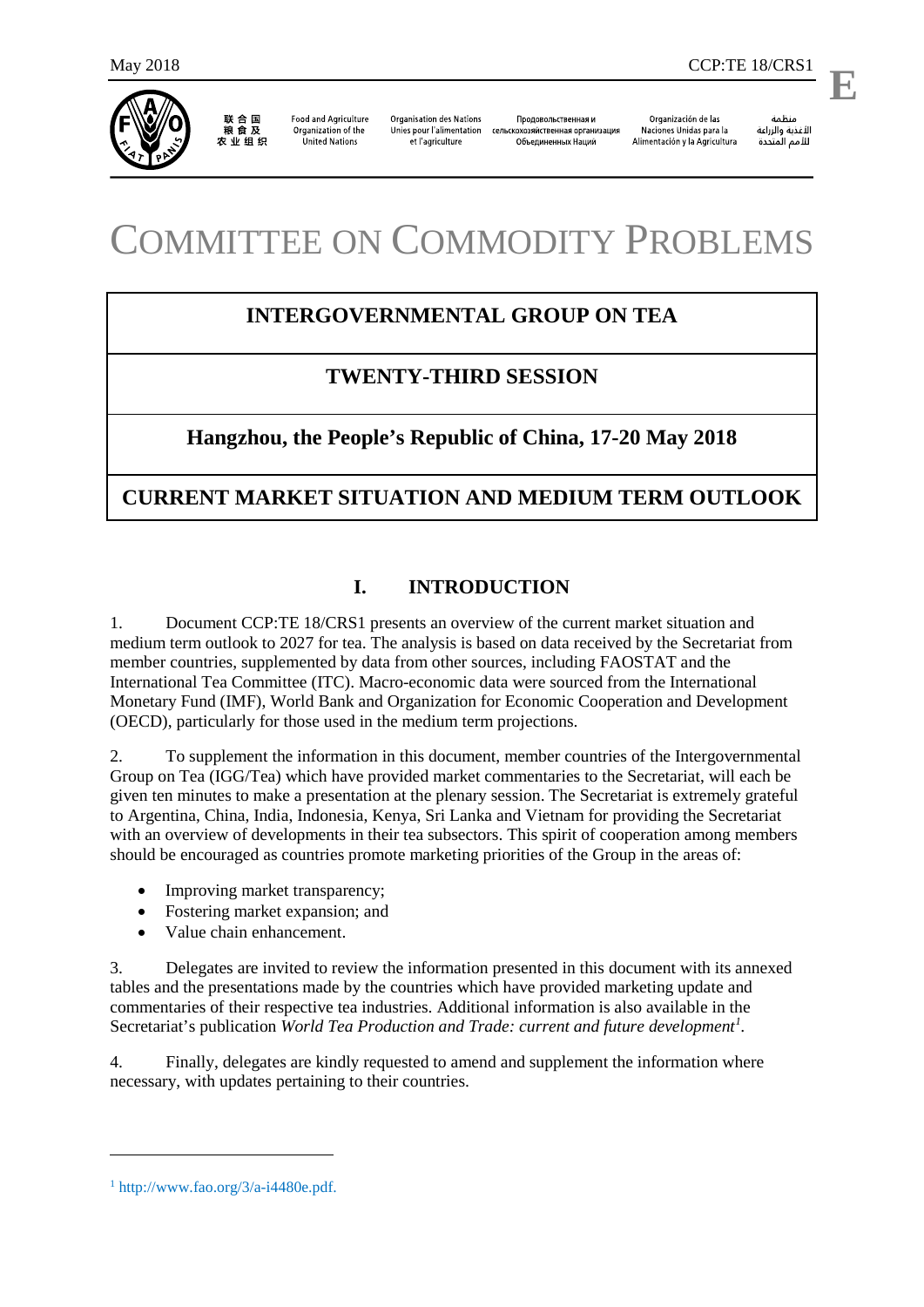## **II. PRODUCTION**

5. World tea production (black, green, instant and other) increased by 4.4 percent annually over the last decade to reach 5.73 million tonnes in 2016 (Figure 1). China was responsible for the accelerated growth in global tea output, as production in the country more than doubled from 1.17 million tonnes in 2007 to 2.44 million tonnes in 2016. The expansion in tea production in China was in response to unprecedented growth in domestic demand, underpinned by the country's economy which grew at an average annual rate of 10 percent over the last 30 years. The massive expansion is also a result of increased consumer health consciousness and the rapid development of herbal tea beverages in the country characterized by a longstanding tradition of drinking tea.

6. China accounted for 42.6 percent of world tea production, with an output of 2.44 million tonnes in 2016; production in India, the second largest producer, increased to a record high of 1.27 million tonnes, due to favourable weather conditions. Output in the two largest exporting countries, Kenya and Sri Lanka, reached 475 300 tonnes and 295 300 tonnes, respectively. Production in Kenya increased by 18.0 percent, while in Sri Lanka it declined by 11.0 percent. The tea industry in Sri Lanka showed its greatest year-on-year crop shortfall in recent times, as the subsector faces various challenges due to severe weather conditions, coupled with government restrictions on fertilizer subsidies. However, crop shortfalls in 2015 and 2016, recovered in 2017. At the world level, black tea production increased annually by 3.0 percent and green tea by 5.4 percent over the last decade, in response to continued firm prices and green tea's perceived health benefits.



## **Figure 1 – World Tea Production**

## **III. EXPORTS**

7. World tea exports increased annually by 1.4 percent over the last decade to reach 1.75 million tonnes in 2016 (Figure 2), underpinned by larger shipments from Kenya, with exports reaching a record level of 436 924 tonnes in 2016, a 16.0 percent increase from 2015, as well as a strong annual growth of 3.4 percent in green tea exports (compared to the annual growth of black tea exports of 1.0 percent). Lower annual growth in exports was recorded by China and India, as larger portions of

Source: FAO IGG/Tea Secretariat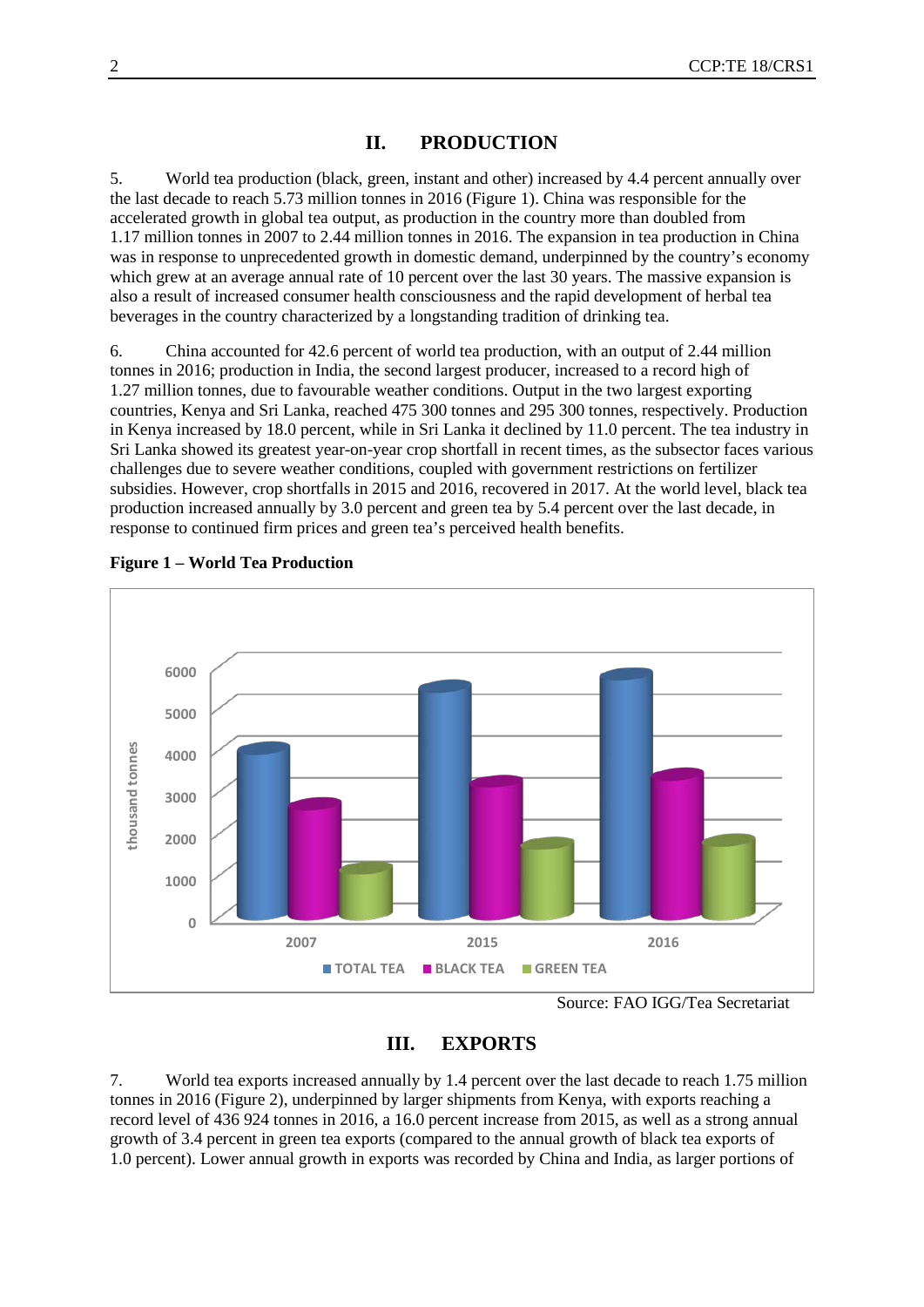production, were consumed domestically. However, India achieved the highest tea exports in 2017, after 36 years, thus hitting the record levels registered in 1981.



**Figure 2 – World Tea Exports**

## **IV. PRICES**

8. International tea prices, as measured by the FAO Tea Composite price, remained firm over the last decade. The FAO Tea Composite Price is a weighted average price index for black tea, which includes CTC and Orthodox teas. The FAO Tea Composite price fell by 4.4 percent in 2016, due to continued weakened economic growth rates associated with lower world oil prices. After declining to 2.57 USD per kg in 2016, the FAO Tea Composite Price increased by 22.6 percent in 2017, to a record high of 3.15 USD per kg. The significant increase is owed to rising domestic and foreign demand and tighter supplies. Prices increased sharply for both, orthodox and CTC teas, in the four major auctions: Calcutta, Cochin, Colombo and Mombasa. (Figure 3).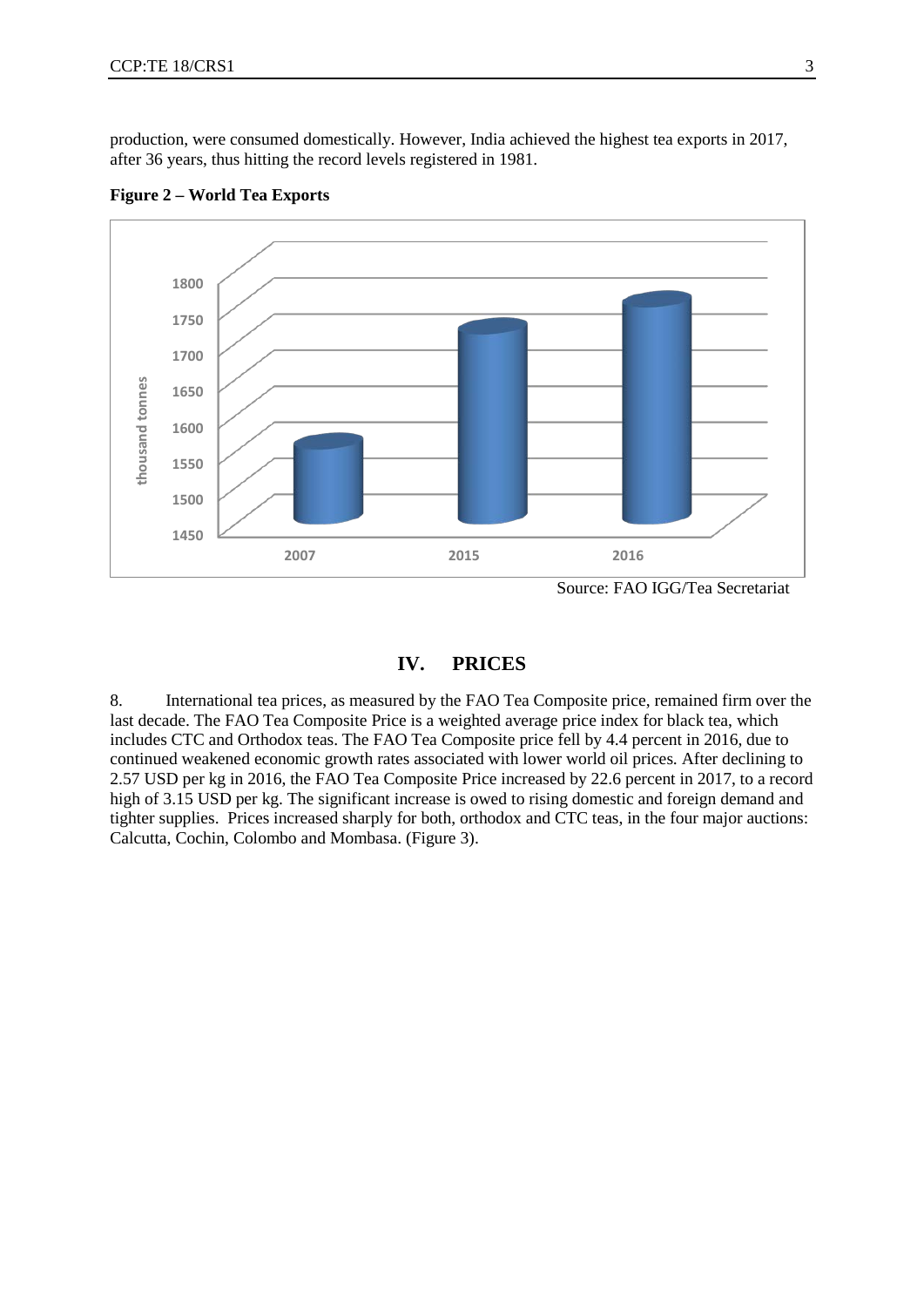



9. Other main drivers of international tea prices are market access, the potential effects of pests, diseases and weather conditions on production and changing dynamics among retailers, wholesalers and multinationals.

## **V. CONSUMPTION**

10. The main determinant for growth of the global tea economy is demand for the commodity. The analysis of demand for tea carried out by the IGG/Tea Secretariat in selected markets indicates that both black and green tea are price inelastic. Price elasticities for black tea vary between -0.32 and -0.80, while estimates for green tea price elasticities range between -0.69 and -0.98.

11. Several factors influence the demand for tea, including the traditional price and income variables and demographics such as age, education, occupation and cultural background. In addition, health has a great influence on tea consumption as people increase their awareness related health impacts of carbonated drinks. Tea is being a major beneficiary as sales of regular and diet soda, milk and fruit beverages decline. This trend has led the IGG/Tea to recommend strengthening consumer awareness of the health benefits of tea consumption through an international generic promotion programme.

12. World tea consumption increased annually by 4.5 percent to 5.5 million tonnes over the decade to 2016 (Figure 4). The expansion was underpinned by the rapid growth in per capita income levels, notably in China, India and other developing and emerging economies. Growth in demand expanded significantly in most of the tea producing countries in Asia, Africa and Latin America. In China, consumption expanded spectacularly at an annual rate of 10.1 percent over the decade, reaching 2.1 million tonnes in 2016, or 38.6 percent of world tea consumption. India, with consumption at 1.05 million tonnes, was the second largest tea consumer in 2016, accounting for 19.0 percent of the global total.

13. In traditional importing countries of Europe (except Germany) and the Russian Federation, tea consumption has declined over the last decade. The European tea market is mature and per capita consumption has been declining as competition from other beverages, particularly bottled water and carbonated drinks, has intensified, while for the Russian Federation, the decline in oil prices has negatively impacted on the country's tea imports.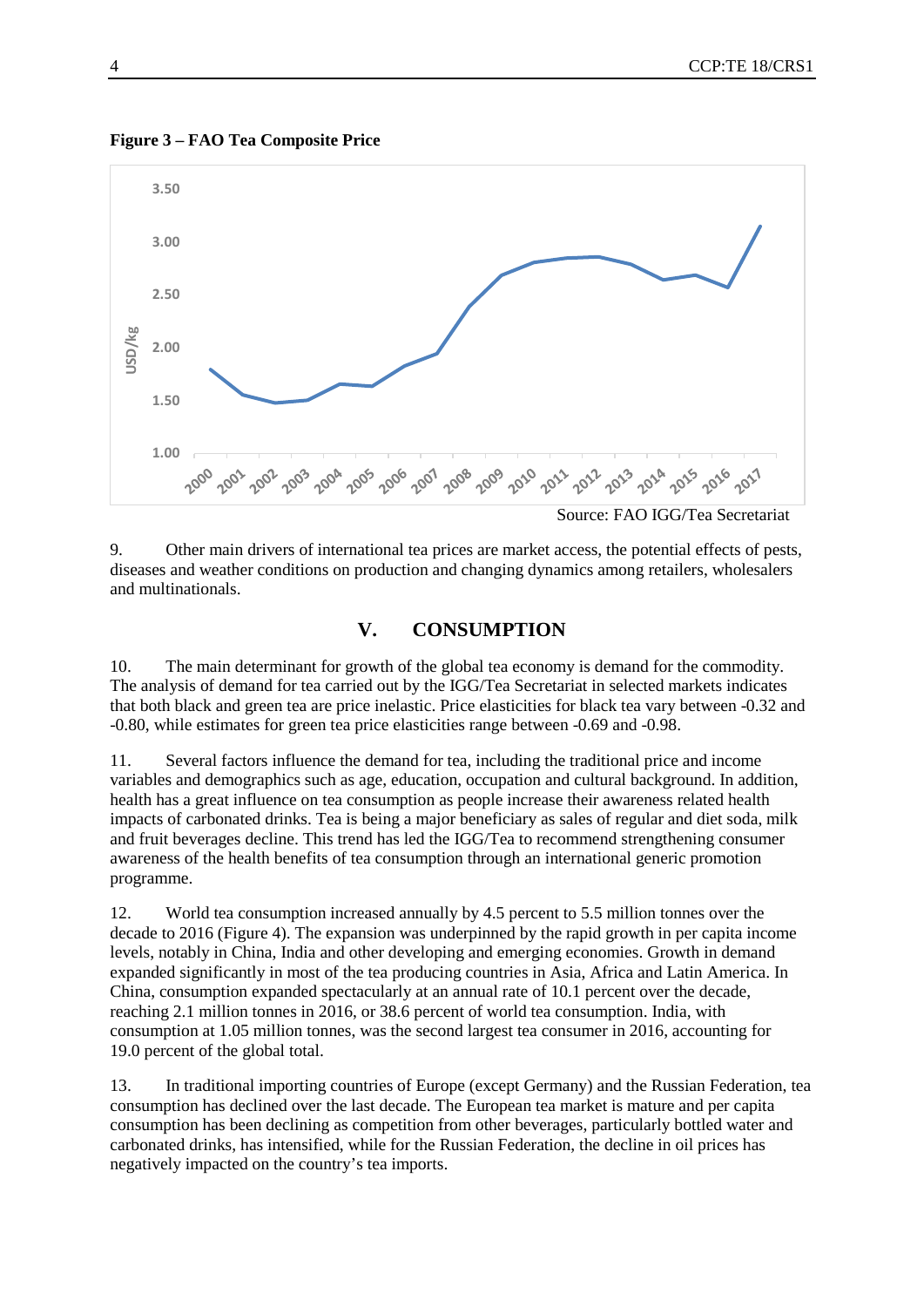

**Figure 4 – World Tea Consumption**

#### **VI. PROJECTIONS**

14. The medium term projections were generated by the FAO World Tea Model, which is a partial equilibrium dynamic time series model. Details of the model can be found in document CCP: TE  $10/2^2$  $10/2^2$  $10/2^2$ .

#### **A. PROJECTED PRODUCTION**

15. To 2027, world black tea production is projected to increase by an annual growth rate of 2.2 percent to reach 4.42 million tonnes, reflecting major increases in China, Kenya and Sri Lanka (Figure 5 and Annex Table 1). The expansion in China would be significant as output should approach that of Kenya, the largest black tea exporter, underpinned by strong growth in domestic demand for black teas such as *Pu'er.*

World green tea output would increase at an even faster rate of 7.5 percent annually to reach 3.65 million tonnes, again reflecting an expansion in China, where green tea output is expected to more than double from 1.53 million tonnes in 2015-2017 to 3.31 million tonnes in 2027 (Annex Table 2). The expansion is expected to result from increased productivity rather than an expansion in area, through replanting of higher yielding varieties and better agricultural practices. Vietnam is also expected to substantially increase its production of green tea with an average annual growth rate of 6.8 percent despite ongoing quality issues which affect the price and exports earning of the country.

<u>.</u>

<span id="page-4-0"></span><sup>2</sup> Document CCP:TE 10/2 is available on the Secretariat's website: [http://www.fao.org/docrep/meeting/018/K7538E.pdf.](http://www.fao.org/docrep/meeting/018/K7538E.pdf)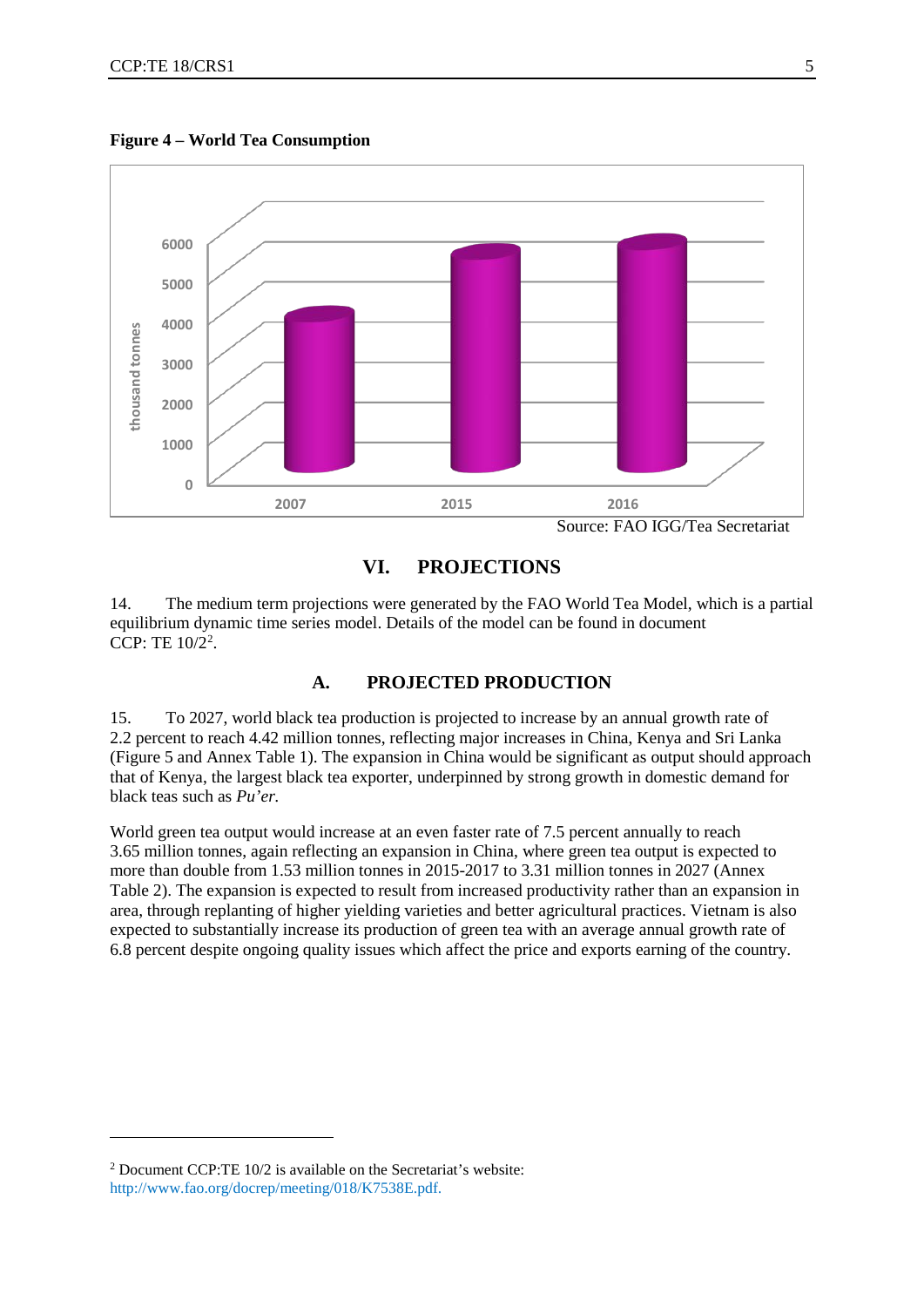

**Figure 5 – Actual and Projected Production: Black Tea and Green Tea**



17. As for mid-term projections of tea consumption: for non-tea producing countries, net imports were used as a proxy for consumption; and for producing countries, actual domestic consumption was used. Data on green tea consumption were not complete and therefore, it was difficult to make any meaningful projections.

18. Black tea consumption is projected to grow at 2.5 percent annually to reach 4.17 million tonnes in 2027 (Figure 6 and Annex Table 3), reflecting the strong growth in consumption in producing countries, which should more than offset projected declines in traditional tea importing countries. The largest expansion within the five top producing countries is expected in China where an annual growth of 5.9 percent is projected over the next 10 years. African countries are expected to show higher growth in their consumption with Rwanda leading the move (9 percent) followed by Uganda (5 percent), Kenya (4.4 percent), Libya (4.4 percent), Morocco (4.2 percent), and Malawi (4.2 percent). Moderate growth rates ranging between 2 and 3.5 percent are expected in other tea producing countries such as Bangladesh (3.1 percent), India (2.2 percent), Sri Lanka (3.3 percent), Tanzania (1.8 percent) and Vietnam (2.0 percent). Lower consumption growth rates are expected in western countries with UK consumption projected to be negative as black tea struggles to maintain consumers' interest amid growing competition from other drinks including coffee. Only Germany (1.4 percent) and Poland (1.3 percent), followed by the Netherlands and France (both at 0.6 percent) are expected to have consumption growth rates higher than the region`s average of 0.2 percent.

19. Major factors contributing to the expansion in consumption in tea producing countries are the growth in per capita income, the increased awareness of the health benefits of tea consumption and the product diversification process attracting more customers in non-traditional segments including young people. The rapid growth of black tea consumption in China is due to the popularity of brick teas, such as *Pu'er*, which are heavily promoted for their health benefits.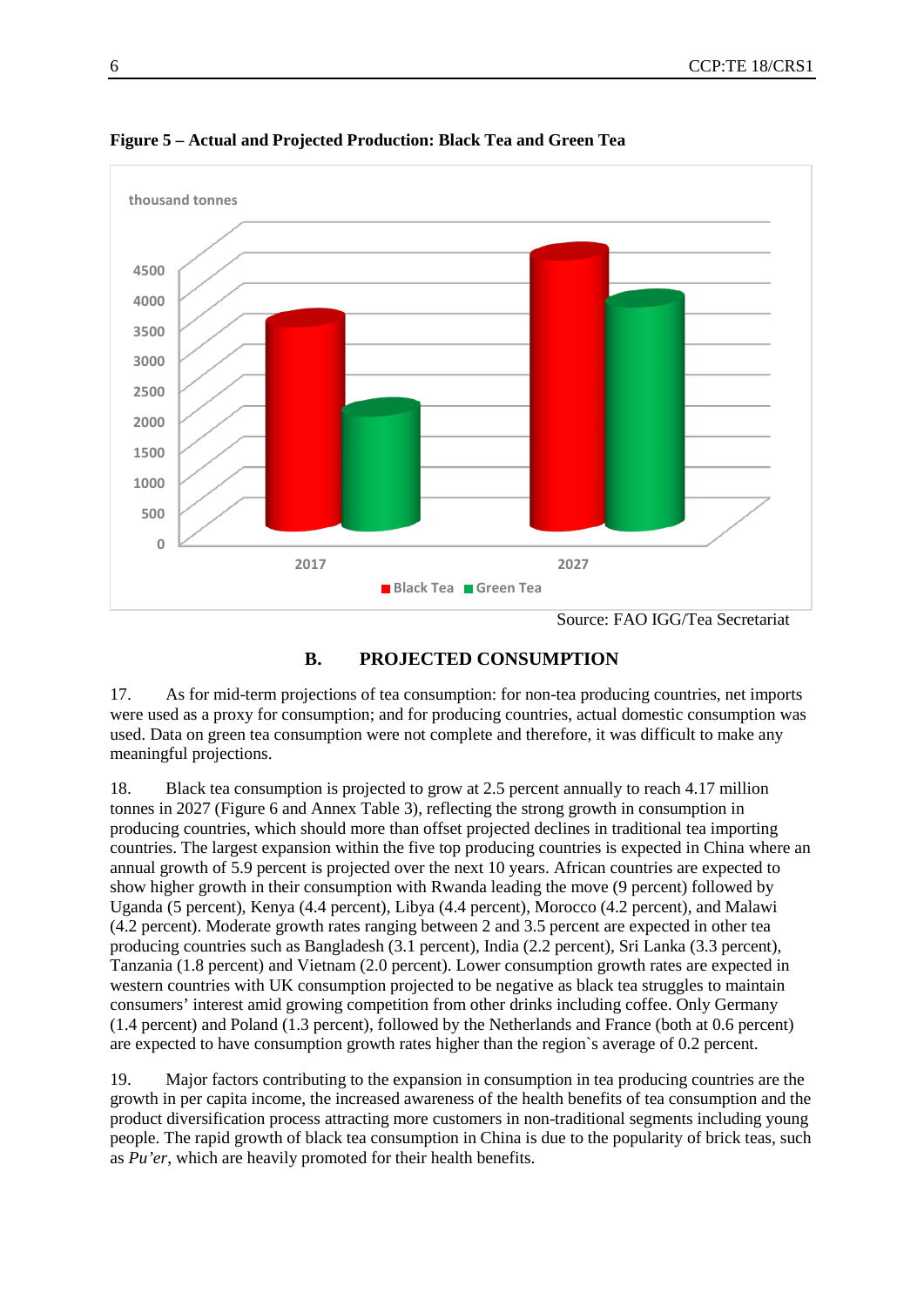

**Figure 6 – Actual and Projected Consumption: Black Tea**

## **C. PROJECTED EXPORTS**

20. Black tea exports are projected to reach 1.66 million tonnes in 2027 (Figure 7 and Annex Table 4), with positive but weak growth rates projected for Africa's producing countries (0.91 percent), Kenya maintaining its leadership with an average annual growth rate of 2.89 percent, while Asia's exports growth rates are negative, except for Vietnam (2.6 percent), with an average decline of 0.7 percent. However, by 2027, export volumes for Asia are projected to reach 840 623 tonnes compared to 711 816 tonnes for Africa.

21. Major exporting countries are expected to remain the same, with Kenya being the largest exporter followed by India, Sri Lanka, Argentina, Vietnam, Uganda , Tanzania, Rwanda, Malawi, and China.

22. World green tea exports are projected to grow by 5.0 percent annually to reach 605 455 tonnes by 2027 (Figure 6). China is expected to continue to dominate the export market, with an export volume of 416 350 tonnes, followed by Vietnam at a distant second with 148 493 tonnes, Indonesia with 12 889 tonnes and Japan at 10 445 tonnes. Japan and Vietnam are expected to be leading in terms of green tea exports growth rates, respectively at 9.3 and 9.0 percent, more than double compared to the growth rate expected for China (4 percent) for the next decade.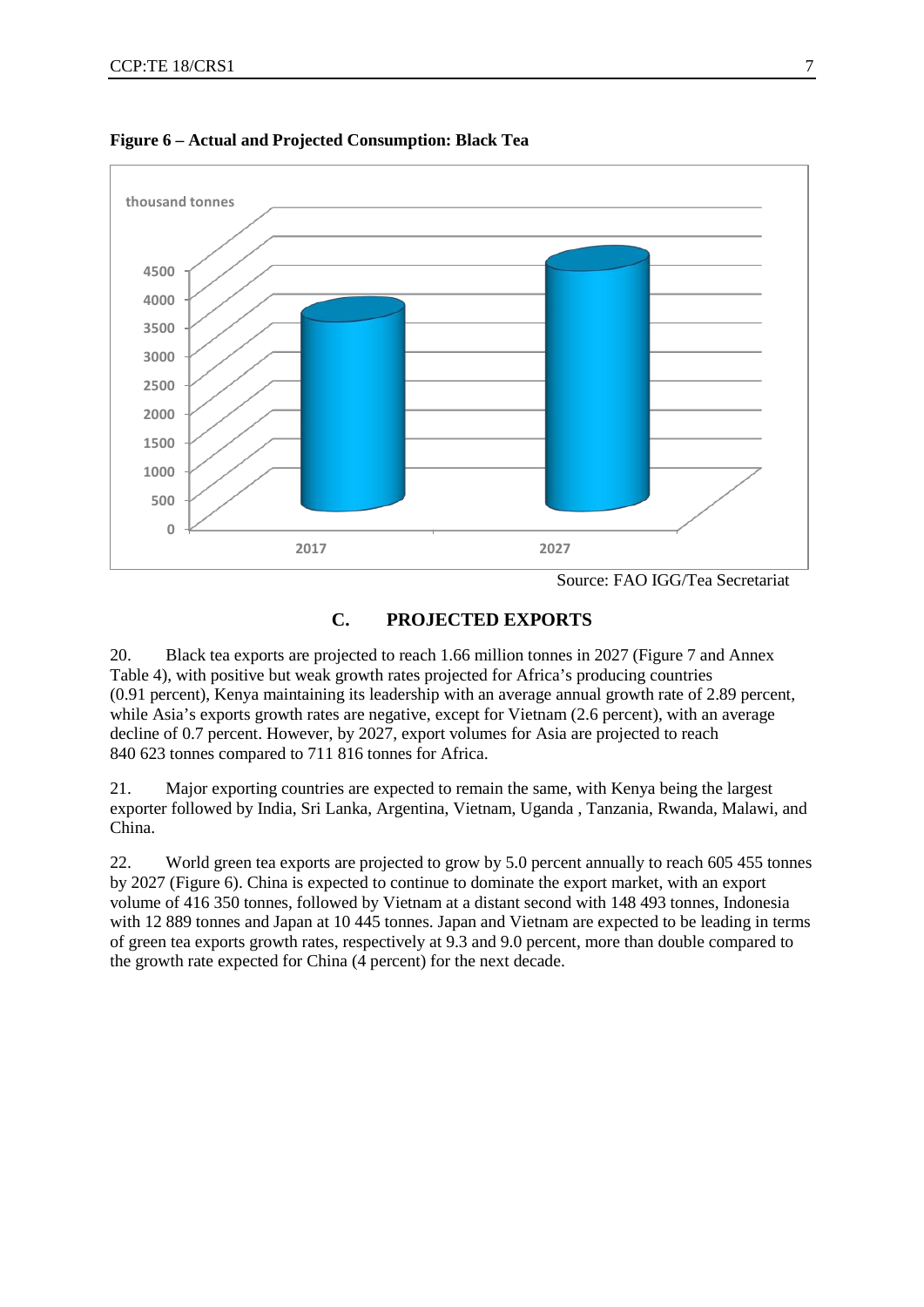

**Figure 7 – Actual and Projected Exports: Black Tea and Green Tea**

## **VII. CONCLUDING REMARKS**

23. Robust demand and associated high prices stimulated substantial supply increases over the past decade, resulting in significant growth in domestic consumption and trade. Export earnings at the global level increased by 75 percent over the 10 years, from USD 3.12 billion in 2007 to USD 5.46 billion in 2016, contributing to improved rural incomes and household food security in tea producing countries.

24. The review of the world tea market indicates a 2.2 percent increase in trade volumes in 2016, resulting in an estimated 2.8 percent decline in export earnings to USD 5.46 billion at the global level. However, the export revenues contributed significantly to financing the food import bills of tea exporting countries. For example, in Kenya and Sri Lanka export earnings of USD 1.15 billion and USD 1.63 billion, respectively, financed more than 60 percent of Kenya's and 63.8 percent of Sri Lanka's food import bills in 2014. Although foreign exchange earnings from tea were relatively less for other producing countries, they remained significant.

25. In terms of price developments, the average FAO Composite Price remained firm over the last decade until 2014 when there was a 5.3 percent decline, mainly due to the weakening of CTC tea prices. Prices recovered in 2015, reflecting the recovery in CTC prices offsetting the decline in orthodox teas as imports from the Russian Federation and the Near East fell due to weakened economic growth rates associated with lower world oil prices.

26. In the medium term, the projections suggest that supply and demand of black tea will be in equilibrium in 2027 at a price of USD 3.0 per kg. Prices over the last decade increased from an annual average of USD 2.39 per kg in 2008 to USD 3.15 per kg in 2017, with monthly peaks of USD 3.18 per kg, USD 3.00 per kg and USD 3.26 per kg, reached in September 2009, December 2012 and May 2017, respectively. The projections indicate a decline in nominal terms of 1.4 percent, while in real terms, prices would actually decline by an annual average of 3.6 percent over the next decade (Figure 8).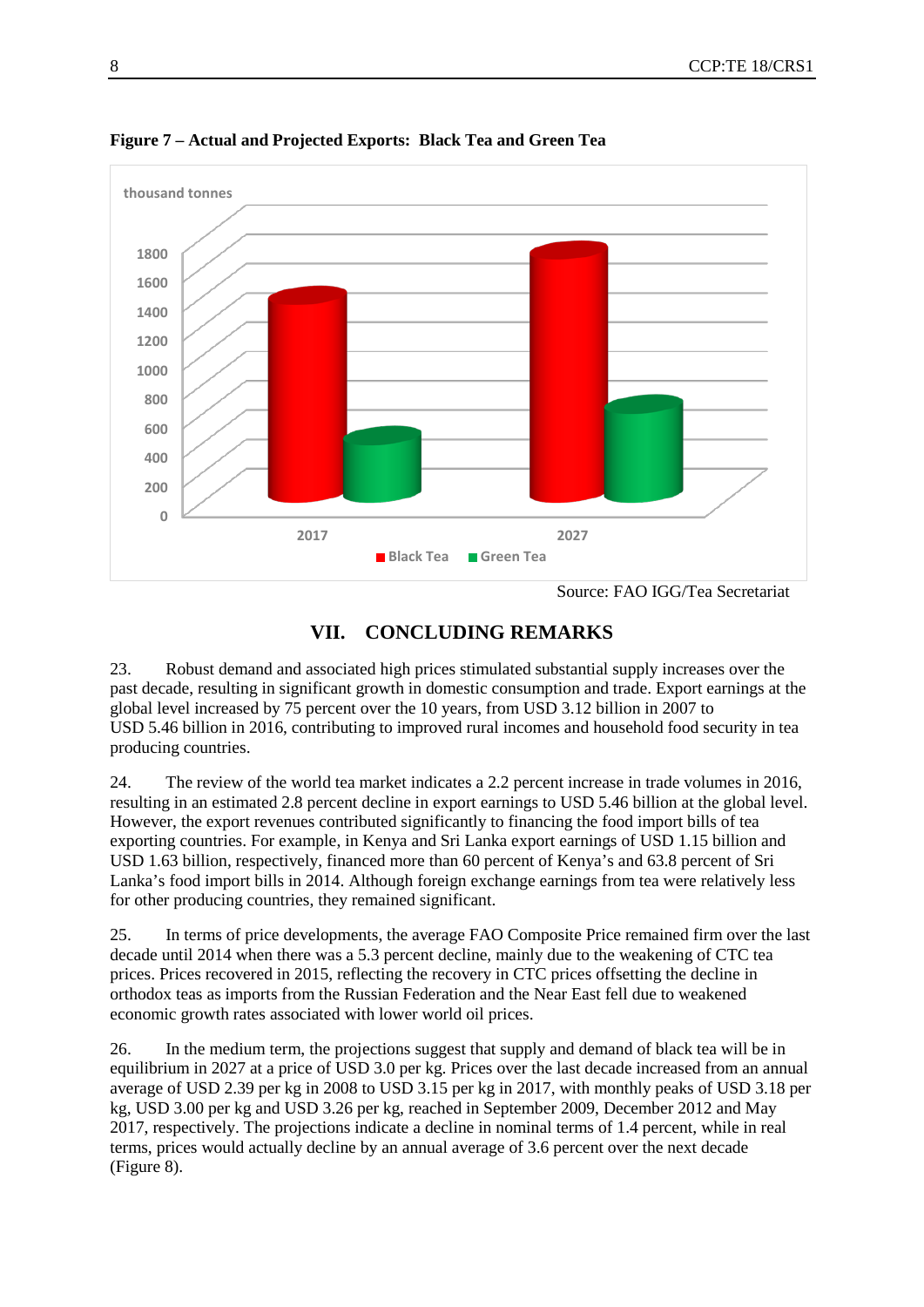

**Figure 8 – FAO Tea Prices (USD/Kg) baseline projections to 2027** 

27. Price developments in 2017 indicate the delicate balance between supply and demand, and the need to maintain this to achieve sustainability. For example, assuming that output increases a further 5 percent, the impact on prices would be quite dramatic: a nearly 40 percent decline over the next 10 years reaching USD 1.96 per kg in 2027 (Figure 9).

**Figure 9 – Effect on prices of a 5 percent production increase over the baseline**

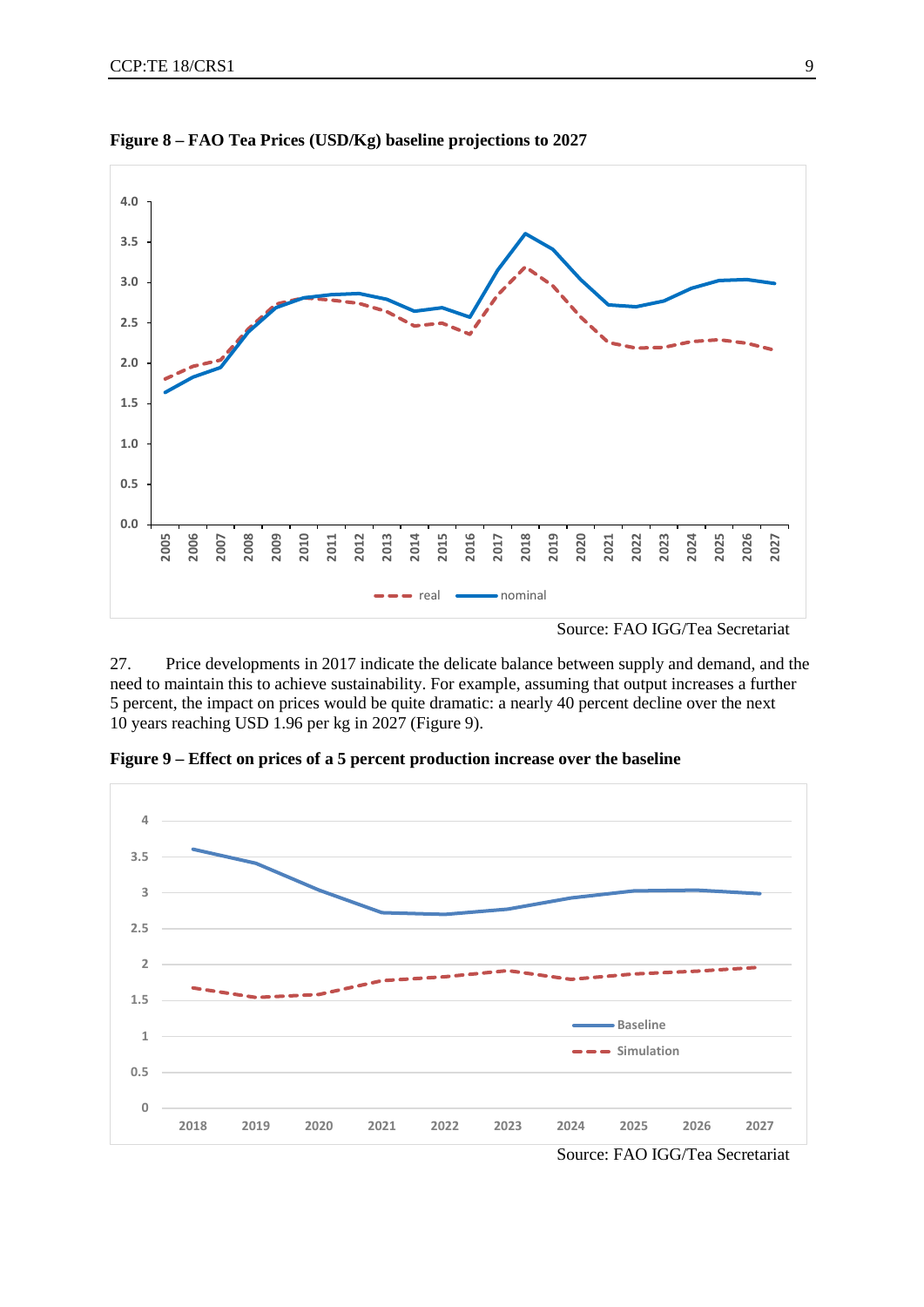28. On the contrary, if the reactions to the rising per capita income in major emerging and developing countries and the growing awareness of tea health benefits were to stimulate consumption, say by 5 percent more than the baseline, then prices could on average be 8 percent higher for the decade, reaching USD 3.20 per kg in 2027 (Figure 10).



**Figure 10 – Effect on prices of a 5 percent consumption increase from the baseline**

29. Therefore, reiterating the advice and recommendations of the IGG/Tea over the last 15 years and the tireless work of its Working Groups, caution needs to be exercised by stakeholders in the world tea economy not to over react to periodic price hikes. Greater efforts should be directed at expanding demand.

30. For example, there is scope for increasing per capita consumption in producing countries as they are relatively low compared to traditional import markets. It is also imperative to understand and address the ongoing declining consumption in the traditional market in Europe. Diversification into other segments of the market, such as organic and specialty teas, should be encouraged and the health and wellness benefits of tea consumption be used more extensively in promoting consumption in both producing and importing countries. However, in targeting potential growth markets, recognition of, and compliance with, food safety and quality standards is essential to address the gap between the growing volume of exports and the declining exports earnings for some countries.

31. Per capita consumption levels in tea producing countries have increased over the last decade. Although not significantly large in most cases, except for China and India, collectively their contribution has been significant. From 2007 to 2016, while per capita consumption has declined in traditional tea consuming countries in Europe by 17 percent, Africa and Asia's per capita consumption has accelerated. Countries with massive increases in per capita consumption include China (128.6 percent), Turkey (25.9 percent), Indonesia (26.6 percent), Pakistan (35.8 percent), Malawi (565.2 percent), Rwanda (110.2 percent) and Libya (39.8 percent). Tea consumption in Libya, Morocco, Afghanistan and China, reached, respectively, 2.23 kg per person, 1.89 kg per person, 1.60 kg per person and 1.52 kg per person in 2016. The per capita average consumption for the United States of America, a coffee dominated country with tea among the fastest growing beverage markets today, is on the rise to 0.40 kg per person in 2016, from 0.36 kg per person in 2007. Major declines are registered in the Netherlands (-39.7 percent), Poland (-33.5 percent), United Kingdom (-23.0 percent), Ireland (-17.2 percent), France (-23.6 percent) and Russian Federation (-12.4 percent).

Source: FAO IGG/Tea Secretariat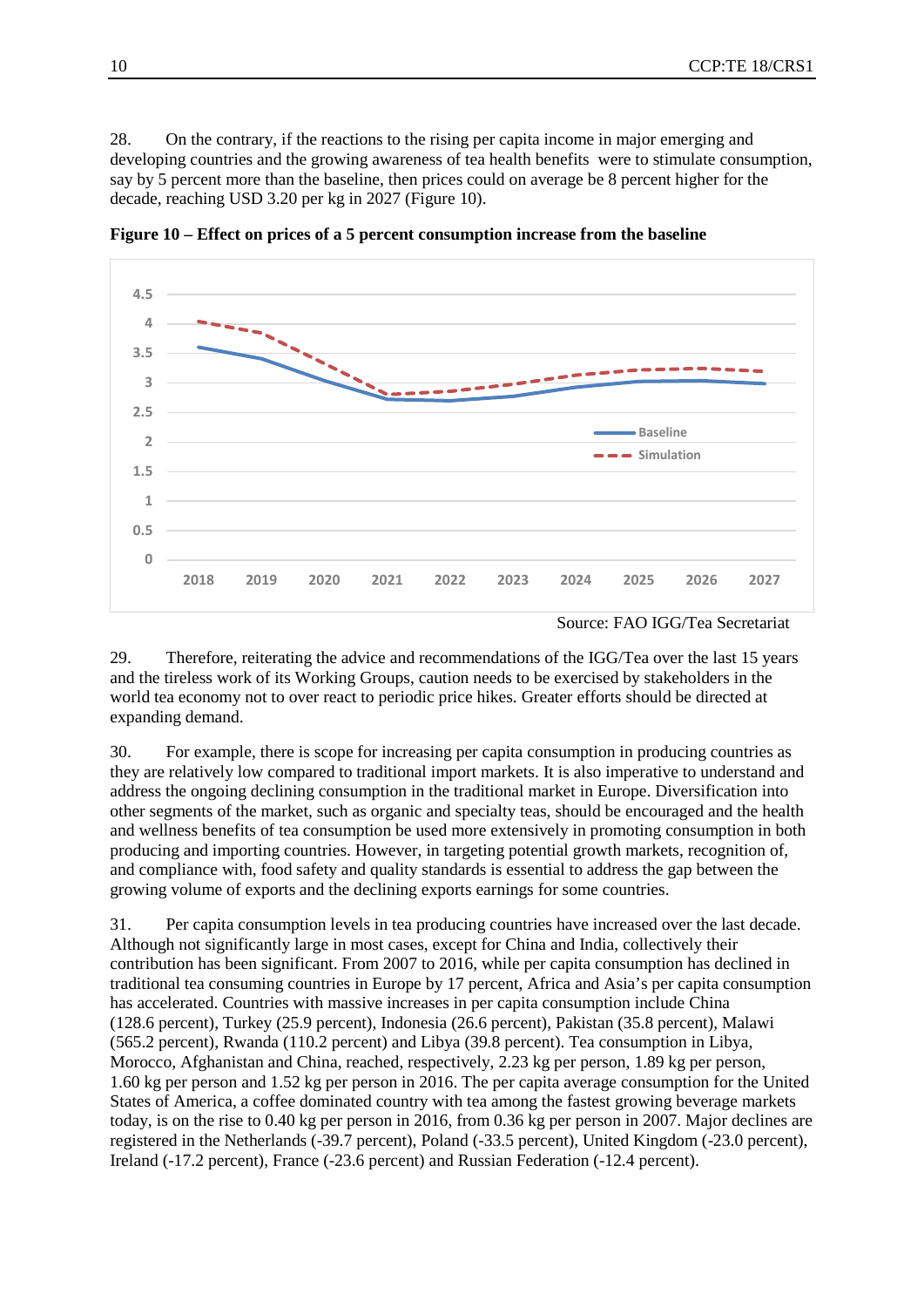32. Almost exclusively, market promotion in producing countries was based on the health benefits of tea consumption. Tea health benefits are leading the product's immersion into modern American culture and other emerging markets. Research efforts towards empirically supported evidences for health implications of tea consumption need to be strengthened further.

33. New growing markets are also building on product innovations and diversification into new segments of consumers. The bulk of the tea consumed in the United States today is iced tea, at 85 percent of consumption, but hot tea has been growing in popularity. Tea popularity is being driven by the Millennial (1981-1997) and Baby Boomer (1946-1964) generations. Ready-to-Drink tea consists of 48.6 percent of the market, with loose leaf (specialty) teas consisting of 17.5 percent of the market. These two market segments both experienced large growth rates, while other market segments (instant, bagged, pod) are experiencing stagnant levels of growth.

34. Other factors that could expand tea demand significantly over the next decade, but which have not been factored into the projections as data is not completely available, would be the innovative developments from non-traditional players in the retail and service sectors. The demand for tea has accelerated due to the ongoing retail revolution and the growing investment into tea education bringing new clientele to know more about tea, where it is sourced, the benefits of drinking tea, and how to properly brew it. Due to this, loose leaf tea has seen a new relevance in the United States of America. Promoting tea culture based market development and immersion in the cultural identity of societies across the world should be one of the strategies to sustain and expand consumption.

35. Greater cohesion in the efforts of producing countries and collaboration with consuming nations is needed towards harmonizing market requirements (MRLs and quality) and reducing costs of compliance.

On the supply side, the tea plant (*Camellia sinensis*) is highly sensitive to changes in growing conditions. Hence, commercial growing of tea is geographically limited to a few areas around the world, which are at risk under climate change. Therefore, an expected supply response to expanding demand may not be as easy as it has been in the past, given the possible constraints to the availability of suitable land.

36. Finally, the IGG/Tea has to consider future strategies and appropriate enabling policies to maintain the sustainable development of the rapidly changing global tea economy and mainstream climate change into tea development strategies.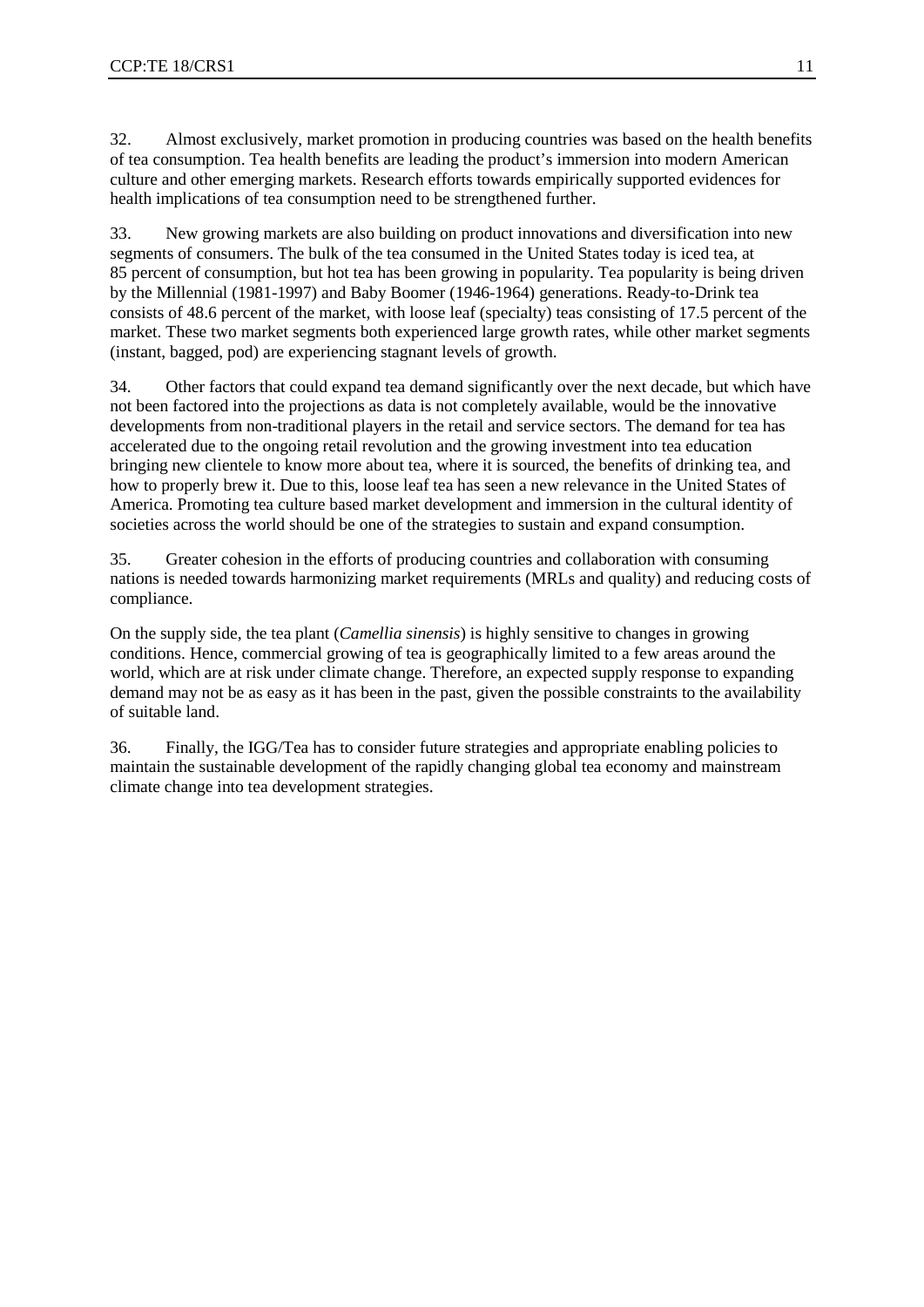# **ANNEX TABLES**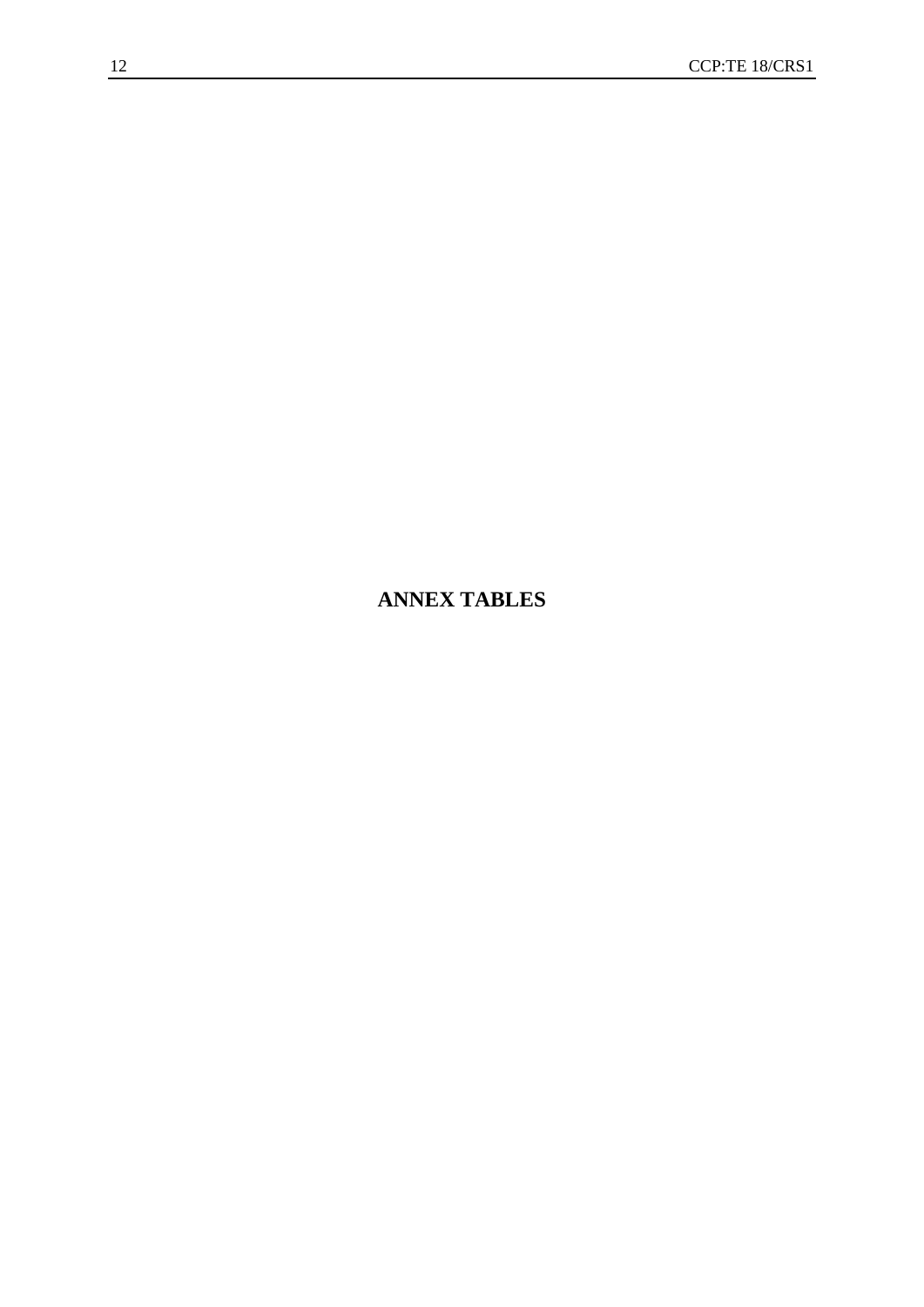$\sqrt{ }$ 

| Table 1 - Black Tea: Actual and Projected Production |           |           |                   |  |  |  |  |  |
|------------------------------------------------------|-----------|-----------|-------------------|--|--|--|--|--|
|                                                      |           |           | <b>PRODUCTION</b> |  |  |  |  |  |
| Countries / Regions                                  | Estimated | Projected | Gr                |  |  |  |  |  |

|                                    | <b>r N O D U C 1 I U N</b> |           |                  |              |  |  |  |
|------------------------------------|----------------------------|-----------|------------------|--------------|--|--|--|
| Countries / Regions                | Estimated                  | Projected |                  | Growth Rates |  |  |  |
|                                    | 2017                       | 2027      | 2008/2017        | 2018/2027    |  |  |  |
|                                    | Tons                       |           | Percent per year |              |  |  |  |
|                                    |                            |           |                  |              |  |  |  |
| <b>WORLD</b>                       | 3333316                    | 4420015   | 3.1              | 2.2          |  |  |  |
| Africa                             |                            |           |                  |              |  |  |  |
| Kenya                              | 439850                     | 605915    | 3.4              | 2.7          |  |  |  |
| Malawi                             | 43127                      | 42833     | $-1.5$           | $-0.3$       |  |  |  |
| Zimbabwe                           | 8500                       | 9848      | 0.7              | 1.4          |  |  |  |
| Rwanda                             | 24000                      | 30942     | 2.1              | 2.5          |  |  |  |
| South Africa                       | 2400                       | 5177      | 4.2              | 7.6          |  |  |  |
| Uganda                             | 61411                      | 82426     | 2.6              | 2.6          |  |  |  |
| Tanzania United Rep                | 34000                      | 42770     | 0.5              | 2.3          |  |  |  |
| Other                              | 42715                      | 53448     | 2.1              | 2.1          |  |  |  |
| <b>Latin America and Caribbean</b> |                            |           |                  |              |  |  |  |
| Argentina                          | 79000                      | 100782    | $-0.4$           | 2.2          |  |  |  |
| <b>Brazil</b>                      | 7000                       | 7009      | $-2.0$           | $-0.1$       |  |  |  |
| Other                              | 9710                       | 11228     | 1.7              | 1.2          |  |  |  |
| <b>Near East</b>                   |                            |           |                  |              |  |  |  |
| Iran, Islamic Republic of          | 26000                      | 36430     | $-5.0$           | 3.4          |  |  |  |
| Turkey                             | 310500                     | 429308    | 4.9              | 3.2          |  |  |  |
| <b>Far East</b>                    |                            |           |                  |              |  |  |  |
| India                              | 1260000                    | 1617871   | 3.4              | 1.4          |  |  |  |
| Sri Lanka                          | 305000                     | 370379    | 0.0              | 1.6          |  |  |  |
| China                              | 310000                     | 554331    | 19.1             | 5.6          |  |  |  |
| Vietnam                            | 86000                      | 100564    | $-3.7$           | 1.3          |  |  |  |
| Bangladesh                         | 78659                      | 96696     | 3.6              | 1.9          |  |  |  |
| Malaysia                           | 13000                      | 10850     | 2.2              | $-1.8$       |  |  |  |
| Nepal                              | 24264                      | 29309     | 5.2              | 1.8          |  |  |  |
| Indonesia                          | 110195                     | 108673    | $-1.7$           | $-0.6$       |  |  |  |
| Other                              | 42870                      | 50064     | 1.4              | 1.3          |  |  |  |
| <b>CIS</b>                         |                            |           |                  |              |  |  |  |
| <b>Russian Federation</b>          | 3800                       | 4349      | 2.7              | 1.2          |  |  |  |
| Other CIS                          | 4500                       | 12416     | 1.1              | 10.1         |  |  |  |
| Oceania                            | 6800                       | 6382      | $-0.8$           | $-0.7$       |  |  |  |

٦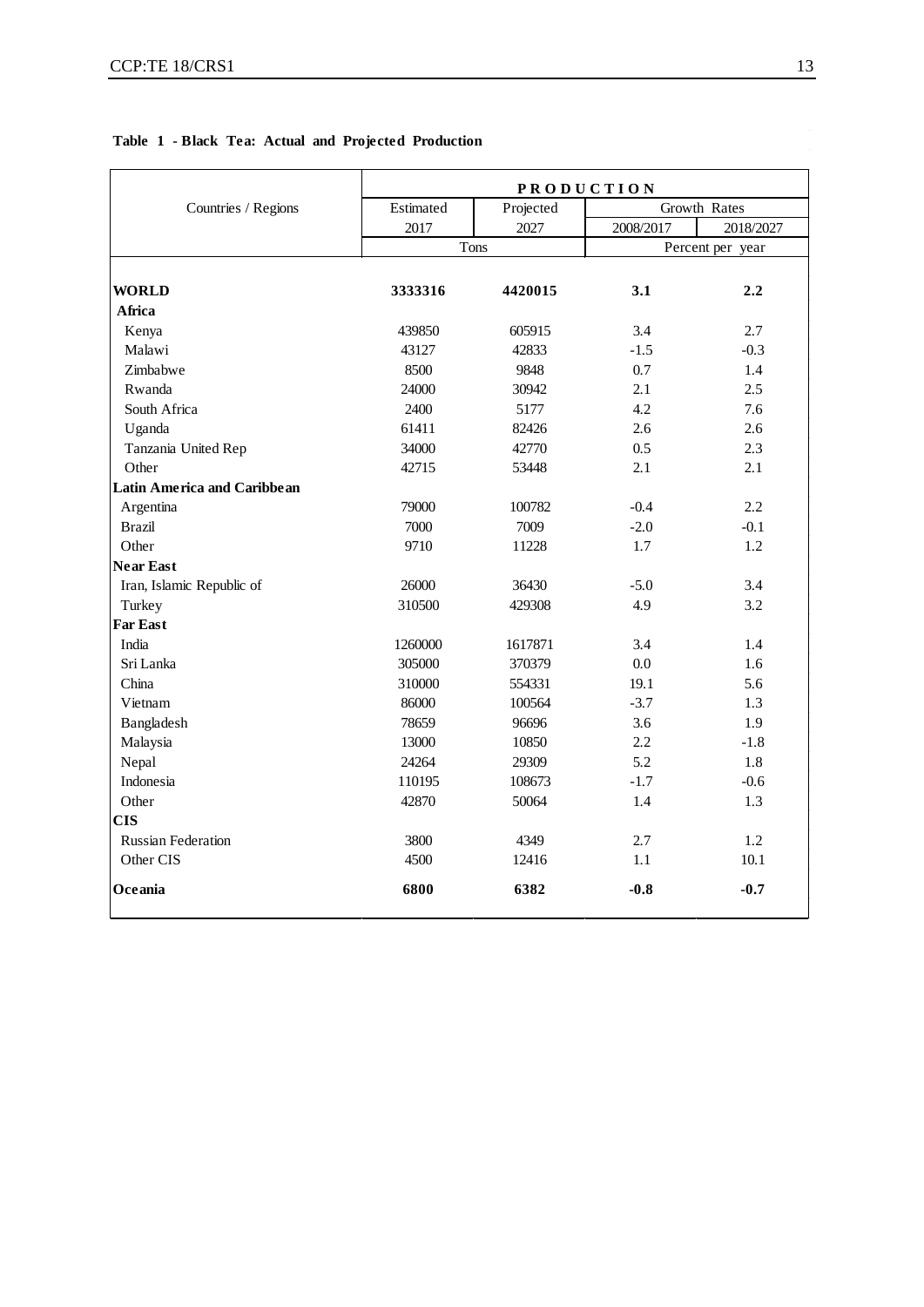|                            | <b>PRODUCTION</b> |                          |           |                     |              | <b>EXPORTS</b>      |         |                     |                 |              |
|----------------------------|-------------------|--------------------------|-----------|---------------------|--------------|---------------------|---------|---------------------|-----------------|--------------|
| <b>Countries / Regions</b> |                   | Actual                   | Projected | <b>Growth Rates</b> |              | Projected<br>Actual |         | <b>Growth Rates</b> |                 |              |
|                            | 2005-07           | 2015-17                  | 2027      | 2005-07/2015-17     | 2015-17/2027 | 2005-07             | 2015-17 | 2027                | 2005-07/2015-17 | 2015-17/2027 |
|                            |                   | Tons<br>Percent per year |           |                     | <b>Tons</b>  |                     |         | Percent per year    |                 |              |
| World                      | 998143            | 1772798                  | 3653792   | 5.9                 | 7.5          | 266234              | 371697  | 605455              | 3.4             | 5.0          |
| China                      | 778725            | 1527437                  | 3312920   | 7.0                 | 8.1          | 216191              | 281271  | 416350              | 2.7             | 4.0          |
| Japan                      | 96666.7           | 76667                    | 79789     | $-2.3$              | 0.4          | 1416                | 4292    | 10445               | 11.7            | 9.3          |
| Vietnam                    | 53119             | 94200                    | 181871    | 5.9                 | 6.8          | 29725               | 62725   | 148493              | 7.8             | 9.0          |
| Indonesia                  | 35149             | 34013                    | 35398     | $-0.3$              | 0.4          | 9908                | 11669   | 12889               | 1.6             | 1.0          |

**Table 2 - Green Tea : Actual and Projected Production and Exports**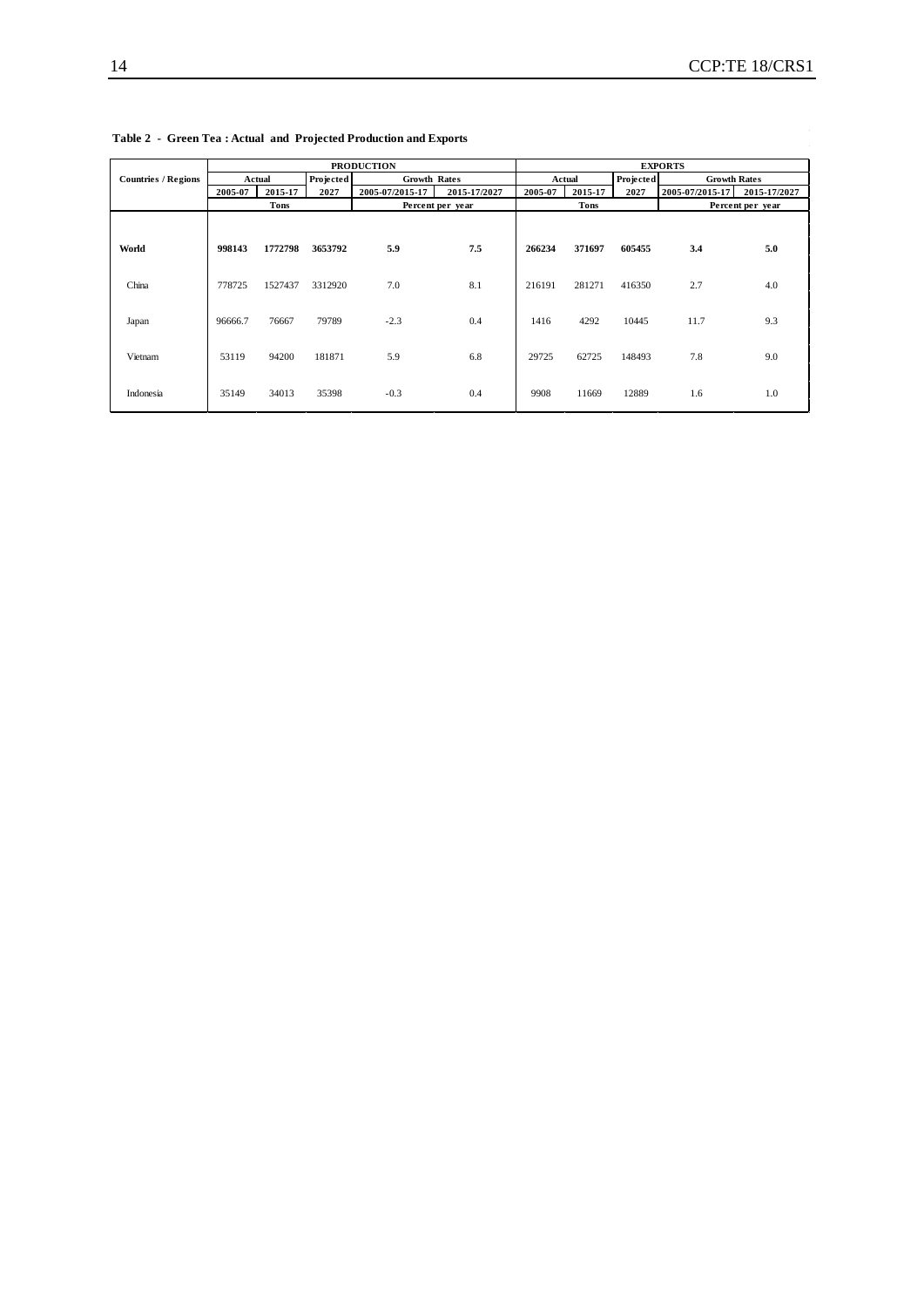#### **Table 3 - Black Tea: Actual and Projected Consumption**

|                                    | CONSUMPTION |           |           |                  |  |
|------------------------------------|-------------|-----------|-----------|------------------|--|
| Countries / Regions                | Estimated   | Projected |           | Growth Rates     |  |
|                                    | 2017        | 2027      | 2008/2017 | 2018/2027        |  |
|                                    |             | Tons      |           | Percent per year |  |
|                                    |             |           |           |                  |  |
| <b>WORLD</b>                       | 3290726     | 4168289   | 3.2       | 2.5              |  |
| <b>Far East</b>                    |             |           |           |                  |  |
| Pakistan                           | 172911      | 250755    | 7.1       | 3.9              |  |
| India                              | 1040000     | 1264359   | 3.3       | 2.2              |  |
| Sri Lanka                          | 28760       | 37958     | $0.7\,$   | 3.3              |  |
| China                              | 302353      | 541310    | 26.0      | 5.9              |  |
| Vietnam                            | 1650        | 1914      | 20.6      | 2.0              |  |
| Bangladesh                         | 83000       | 111109    | 5.5       | 3.1              |  |
| Malaysia                           | 34318       | 46403     | 4.0       | 3.1              |  |
| Nepal                              | 13511       | 18715     | 4.7       | 3.6              |  |
| Indonesia                          | 52000       | 64080     | 5.6       | 2.7              |  |
| Other                              | 69907       | 78382     | 0.3       | 1.2              |  |
| Africa                             |             |           |           |                  |  |
| Kenya                              | 37630       | 56567     | 8.4       | 4.4              |  |
| Malawi                             | 13837       | 20019     | 22.2      | 4.2              |  |
| Morocco                            | 339         | 503       | 6.7       | 4.2              |  |
| Zimbabwe                           | 2700        | 3458      | $-2.2$    | 2.3              |  |
| Rwanda                             | 2200        | 5197      | 34.0      | 9.0              |  |
| South Africa                       | 25087       | 33071     | 3.1       | 2.9              |  |
| Uganda                             | 4433        | 7200      | 19.8      | 5.0              |  |
| Tanzania United Rep                | 5000        | 5733      | 0.9       | 1.8              |  |
| Other                              | 64801       | 66093     | 0.1       | $0.2\,$          |  |
| <b>Near East</b>                   |             |           |           |                  |  |
| Iran, Islamic Republic of          | 81000       | 85985     | $-1.5$    | 0.6              |  |
| Turkey                             | 319621      | 447406    | 4.9       | 3.3              |  |
| Iraq                               | 39300       | 41630     | $-0.5$    | 1.0              |  |
| Saudi Arabia                       | 31283       | 41713     | 2.7       | 2.9              |  |
| Syrian Arab Republic               | 28000       | 28241     | $-1.3$    | 0.3              |  |
| <b>United Arab Emirates</b>        | 43000       | 46555     | $-2.2$    | 0.8              |  |
| Egypt                              | 84801       | 89951     | 0.5       | 0.7              |  |
| Libya                              | 14000       | 21740     | 5.1       | 4.4              |  |
| Sudan                              | 26051       | 30220     | 1.0       | 1.6              |  |
| Jordan                             | 4979        | 6918      | $-2.7$    | 3.3              |  |
| Israel                             | 1531        | 2031      | 3.9       | 2.9              |  |
| Other                              | 56278       | 79212     | $-3.0$    | 3.3              |  |
| <b>Latin America and Caribbean</b> |             |           |           |                  |  |
| Argentina                          | 6507        | 7180      | $-0.7$    | 1.1              |  |
| <b>Brazil</b>                      | 7172        | 7920      | 3.4       | 1.0              |  |
| Other                              | 34735       | 40621     | 1.5       | $2.0\,$          |  |
| North America                      |             |           |           |                  |  |
| <b>United States</b>               | 111756      | 122222    | 1.8       | 0.9              |  |
| Canada                             | 13776       | 15216     | 1.6       | 1.0              |  |
| <b>Europe</b>                      |             |           |           |                  |  |
| EU(28)                             | 188532      | 193030    | $-1.4$    | 0.2              |  |
| UK                                 | 105510      | 103044    | $-2.1$    | $-0.2$           |  |
| Germany                            | 24952       | 28725     | 5.4       | 1.4              |  |
| Poland                             | 13882       | 15803     | $-2.8$    | 1.3              |  |
| Netherlands                        | 6670        | 7071      | $-7.9$    | 0.6              |  |
| France                             | 6206        | 6588      | $-2.3$    | 0.6              |  |
| Other EU                           | 23402       | 23402     | $\rm 0.8$ | 0.0              |  |
| Other Europe                       | 2633        | 3013      | $-1.5$    | 1.4              |  |
| <b>CIS</b>                         |             |           |           |                  |  |
| <b>Russian Federation</b>          | 141192      | 137812    | $-1.5$    | $-0.1$           |  |
| Other CIS                          | 70685       | 77985     | $-0.6$    | 1.2              |  |
| Japan                              | 14760       | 14019     | $-2.9$    | $-0.2$           |  |
| Oceania                            | 14697       | 14843     | $-0.7$    | 0.1              |  |
|                                    |             |           |           |                  |  |